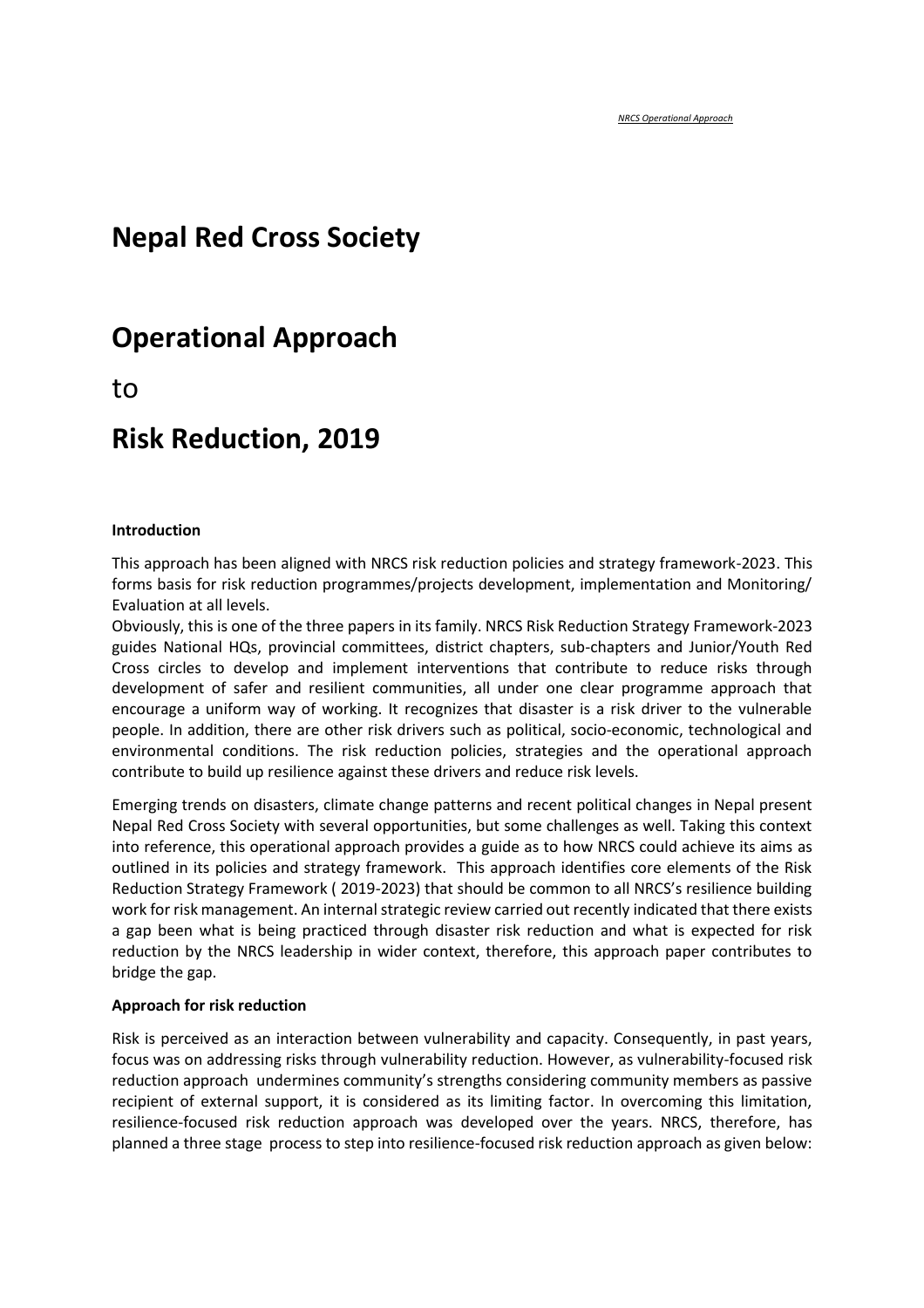- Initial stage: continue to engage in core disaster risk reduction actions, but also make improvements in the disaster risk reduction interventions ( early stage)
- Capacity building stage: link up disaster risk reduction with resilience building approach and invest in capacity building as well
- Final stage: Step into resilience building approach for risk reduction

It is obvious that disaster is only one of the many other underpinning factors for increasing risks such as political, economic, social, technological, environmental etc. Therefore, in risk reduction efforts, all these risk factors are also taken into account. Through this approach, NRCS envisions that the communities would have capacity to create resilience for themselves. While doing so, the communities will develop their competence for having adequate knowledge about their risks, analyzing their risks, working together with external agencies to reduce risks and in case there will be any impact of any residual risk ( e.g. emergency), they will be able to respond to it. As a result of all these strengths, NRCS anticipates that they will be living in a cohesive neighborhood, their access to economic opportunities will have been improved, the infrastructures will have been accessible and well maintained, they will have capacity to manage their natural assets and they will be well connected with external world so they could seek help when urgent. In line with this, NRCS DM department has set its mission to empower vulnerable people to effectively respond and adapt to changing circumstances and to develop skills, capacities, behaviors and actions to deal with disaster and emergencies, which is guidepost to NRCS in its efforts to resilience building. In this process, NRCS will abide by its seven fundamental principles, with high emphasis upon the Humanity, Impartiality and Independence. And, NRCS believes in transparency and its accountability towards all stakeholders as well.

The approach within this document has been prepared with significant consultation with departments and leadership of the NRCS. It's starting point is to define the three step process as stated above along with minimum capacity appropriate for NRCS at all levels: NHQs, Provincial Committees, District Chapters, sub-chapters and Junior/Youth Red Cross Circles to deliver effective resilience building for risk reduction.

It also aligns NRCS to efforts across the humanitarian sector in Nepal to take a more consistent approach to risk reduction/ resilience building. It is intended that this approach acts as a guide for Nepal Red Cross to follow at all levels. More detailed guidance how risk reduction/ resilience building can be implemented in practice will be guided by revised risk management tool kit.

With the support of its partners, NRCS has for many years taken disaster risk reduction and other projects at community level, increasingly integrating DRR with other sectors like water and sanitation and health in communities. In these projects, the NRCS follows a service-led model adopting a community centered participatory approach. In addition, NRCS has moved from sole rural focus to urban centers as well.

NRCS has established as a regular partner to many actors within and outside the Red Cross movement. The approach outlined here aims to encourage all these partners to support a more efficient and coherent approach of community resilience building, based upon a clear appreciation where the NRCS can add most value and building on the presence and capacity of its network across the whole country.

The combination of developing core provincial committees, district chapters and sub-chapter capacity to deliver minimum risk reduction activities for both response and day- to- day risk reduction, should be seen as complementary to NRCS's on-going capacity to deliver projects. The former enables NRCS to work towards providing a consistent and predictable minimum role across Nepal, the latter, enables it and its partners to deepen engagement with vulnerable communities when project resources are available.

In both the cases, NRCS recognizes that it has an important role in ensuring the risk faced by vulnerable populations are addressed within the broader sustainable development planning process in Nepal.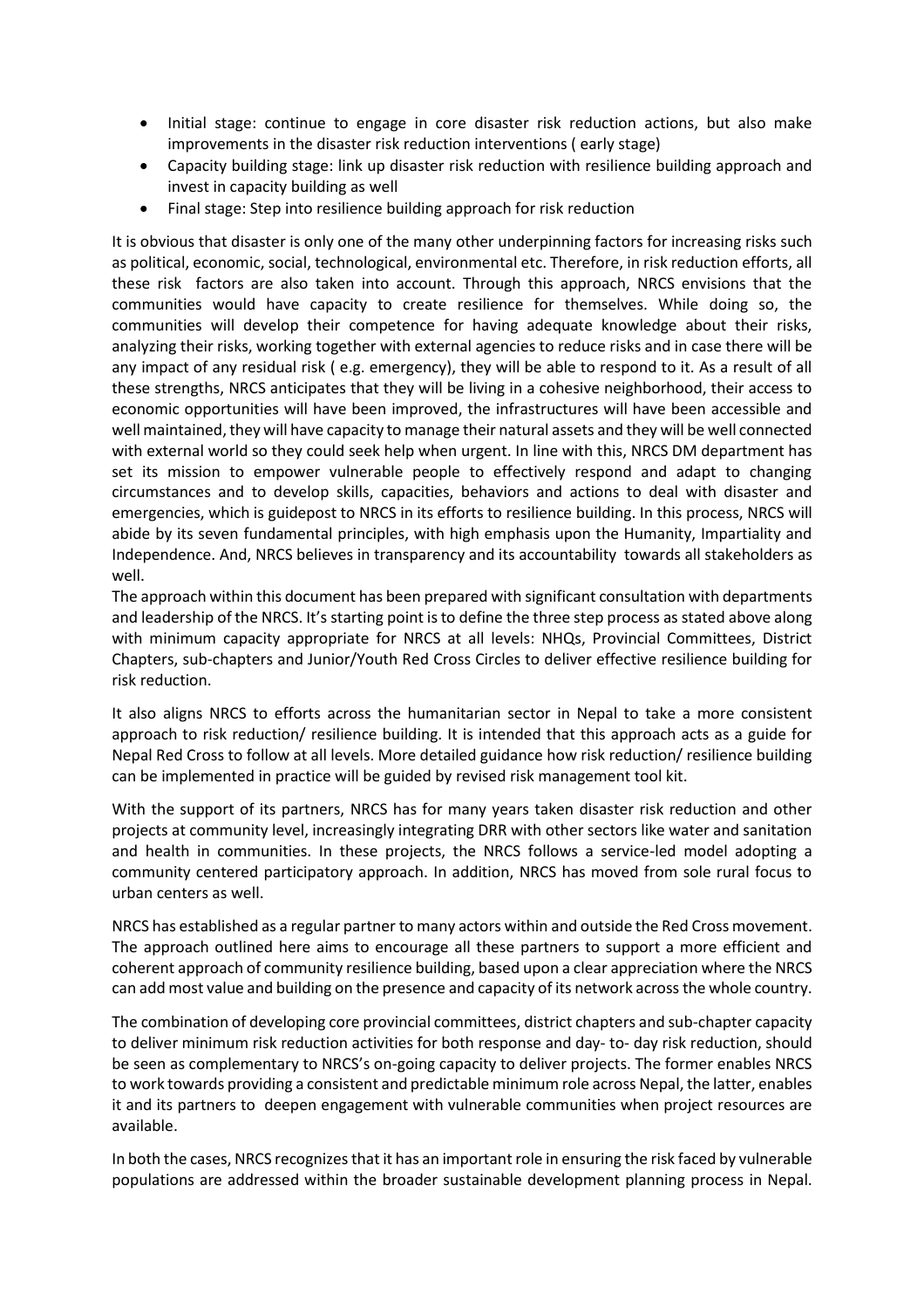Alongside these two approaches sits a commitment by NRCS to support national efforts to mainstream risk reduction in development planning process at all levels.

NRCS recognizes that a network of seven provincial committees and 77 district chapters cannot operate at the same level, therefore, NRCS wants to support all of them to move towards achieving a minimum level of performance and delivery. This approach will provide the following support to all the NRCS structures:

- define NRCS scope of engagement in risk reduction/ resilience building interventions,
- clarifies relationship between different components of resilience building such as disaster risk reduction, organization preparedness, response and recovery,
- demonstrates alignment between NRCS and National and global priority actions on risk reduction/ resilience building
- repositions NRCS clearly in Nepal in terms of partnership and resource mobilization
- harmonizes a project management under a programme approach at all levels
- provides a reference to NRCS departments to follow a consistent approach of risk reduction/ resilience building
- Measure progress against strategic outcomes
- Show how NRCS is including key elements of a disaster risk reduction such as early warning, climate change, food security, and economic security, cash-based interventions in its work

NRCS's risk reduction work aspires to promote social inclusion, elderly care, child protection, reduce gender-based violence in its working areas. It works to increase participation of marginalized and discriminated communities.

While developing NRCS policy documents, efforts were made to align these documents with the following frameworks:

| $\bullet$ | <b>IFRC</b> framework for | Disaster Risk             | <b>Disaster Risk Reduction</b> |
|-----------|---------------------------|---------------------------|--------------------------------|
|           | Community                 | <b>Reduction Strategy</b> | policy-2015 and National       |
|           | resilience                | 2075                      | Disaster Risk Reduction        |
|           |                           | (Nepal Govt.)             | Strategy 2018-2030             |
|           |                           |                           |                                |

- Road Map to community resilience, IFRC , 2016
- 
- Nepal Red Cross Society Operational Approach to Disaster Risk Management 2014
- IFRC Strategy 2020 CBHFA Community tools
- policy-2015 and National ( Nepal Govt)
- Disaster Management Strategic Framework 2010- 2015 ( NRCS)
- Community Based Risk Management Implementation Field Practitioner Guidelines, NRCS
- Sendai Framework for Disaster Risk Reduction 2015-2030
- NRCS Health Strategy
- 2016-2020
- Linking Risk Reduction and Community Resilience , June 2018
- Oxford Research Encyclopedia of Natural Hazards Science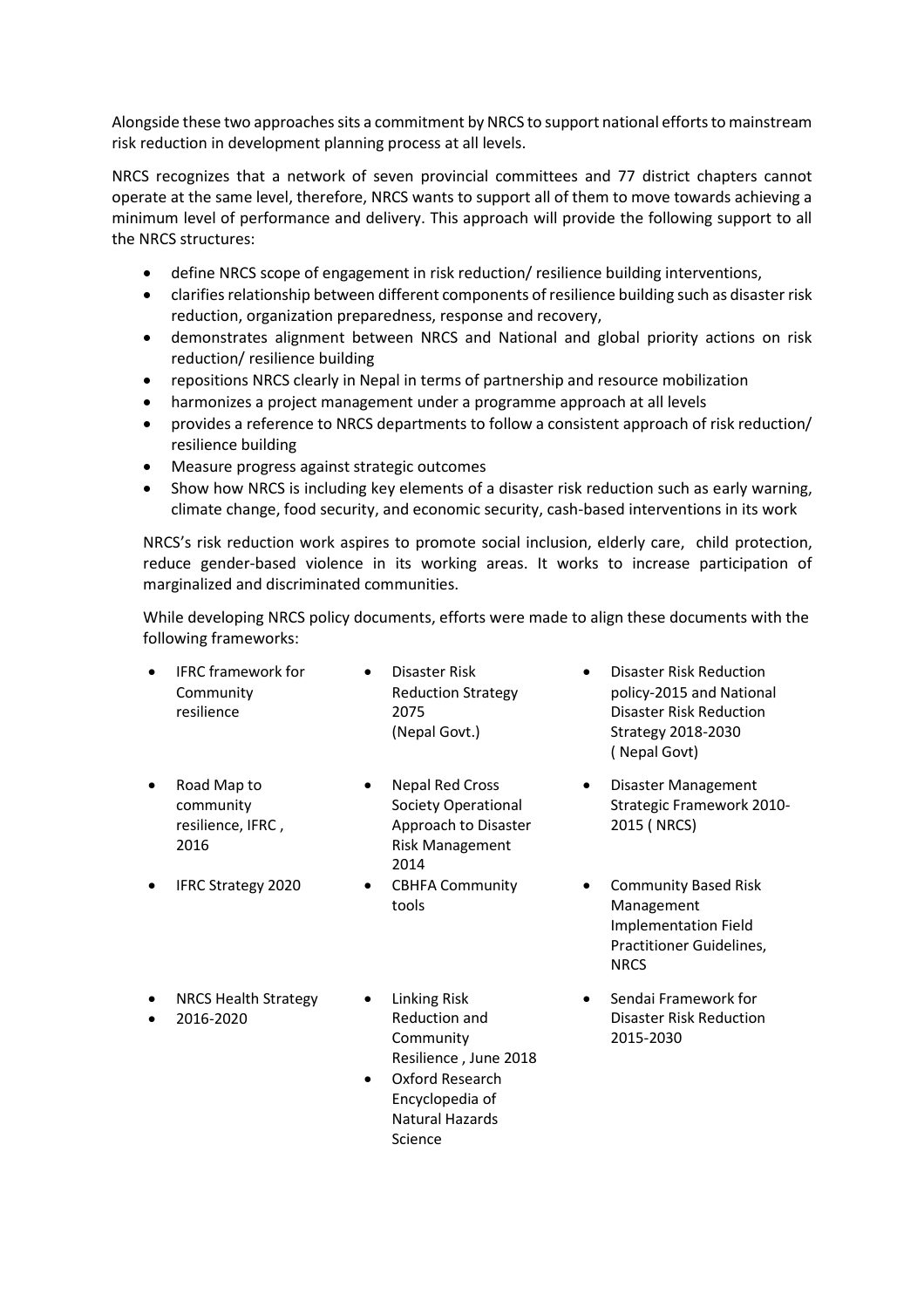- IFRC Strategy 2030 ( discussion paper)
- Global Agenda for Climate Change Adaptation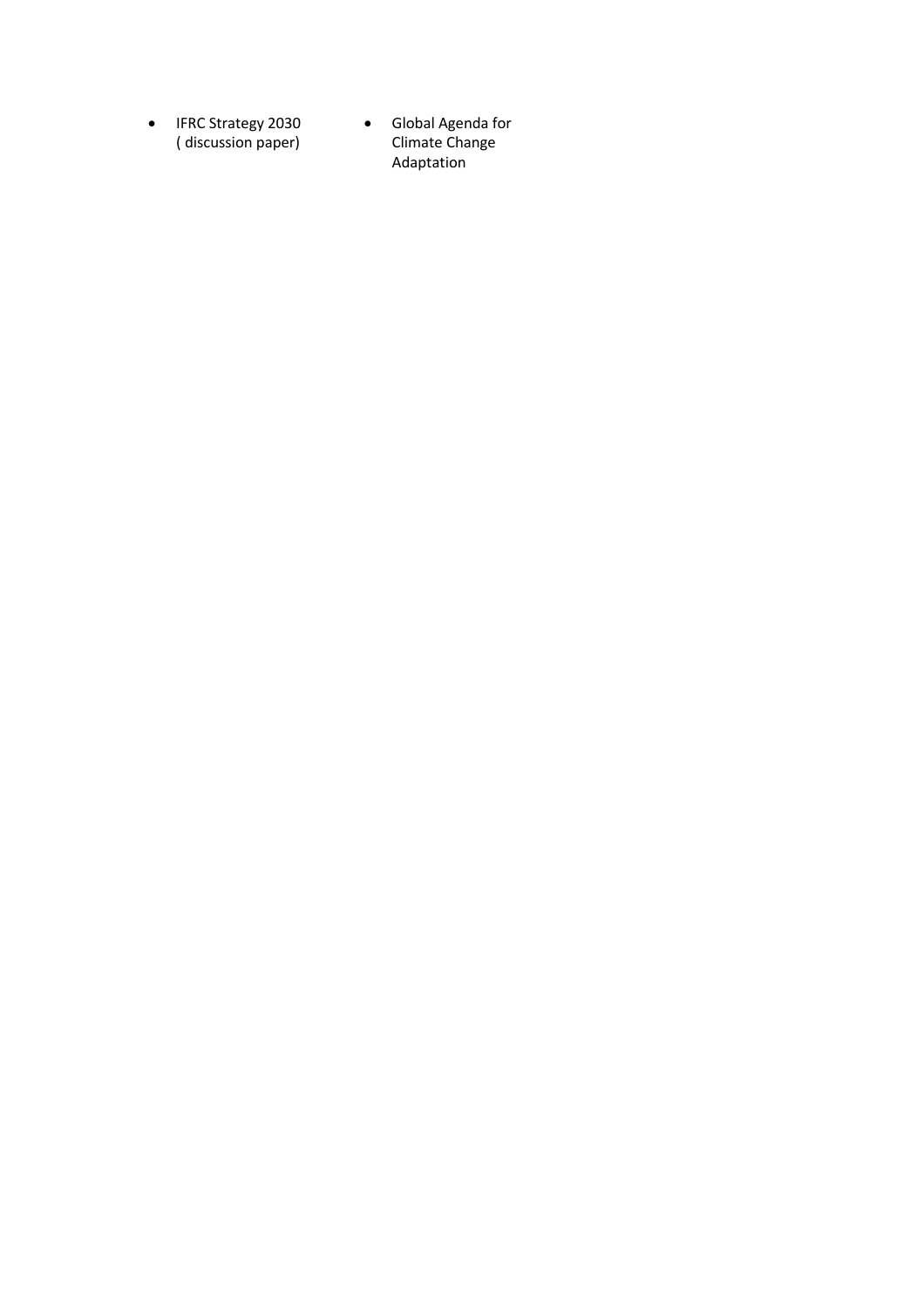### **Context**

Hydro-meteorological, geo-physical and biological disasters are recurring phenomenon in Nepal that impose serious risks to the communities. In addition, changes in social, economic, cultural, technological and environmental elements also pose risks to them. In Federal structure, municipalities are entrusted as responsible government structures for local development and risks management. However, municipalities are still in the process of making, therefore, adequate capacity is yet to develop. NRCS has gained significant experience in managing risk reduction interventions. Disaster risk reduction, emergency response and recovery, health and care in communities, water and sanitation, first-aid, livelihood and community level capacity building are some of the examples, which contribute to resilience building efforts of the communities.

The purpose of this approach paper is to show how NRCS resilience building can contribute to risk reduction following a consistent and unified approach. In the new context where municipalities are entrusted to play vital role in risk reduction, NRCS could collaborate with them for concerted efforts.

### **Objectives**

To bring clarity to NRCS's current and future engagement with risk management within the context of Government's policies and Movement policy and partnerships

1. To set the scope and approach for NRCS's resilience building work based on its mandate and capacities, and show how NRCS is contributing, in a unified way, towards the broader process of building the resilience of most vulnerable and reducing their risk levels,

2. To position NRCS to access sustainable resourcing from government and other partners, to support its work at all levels based on a clear demonstration of value and NRCS's impact in communities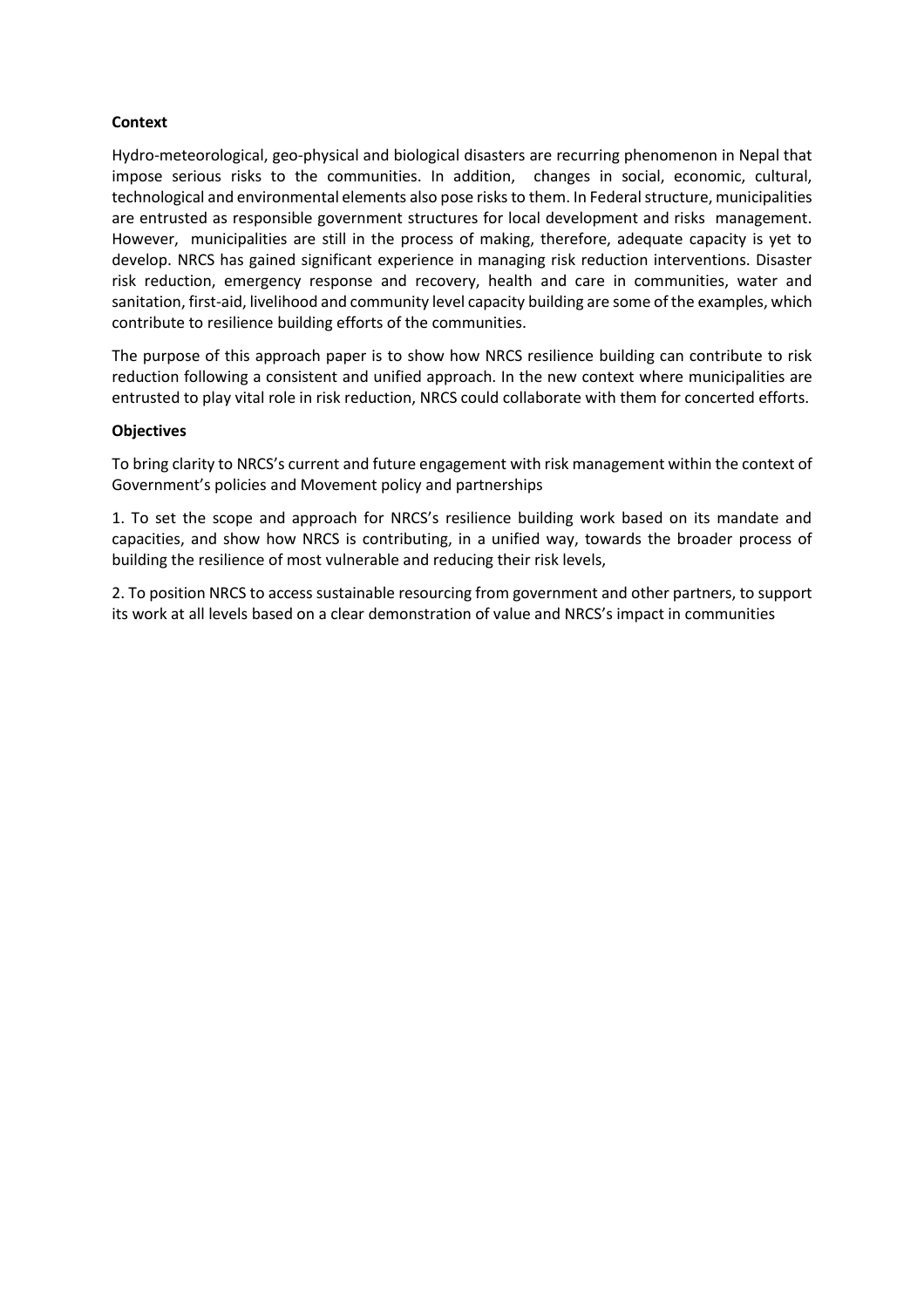## **2. Conceptual framework**

Description of how the different elements of NRCS's resilience building/ risk reduction approach fit together :

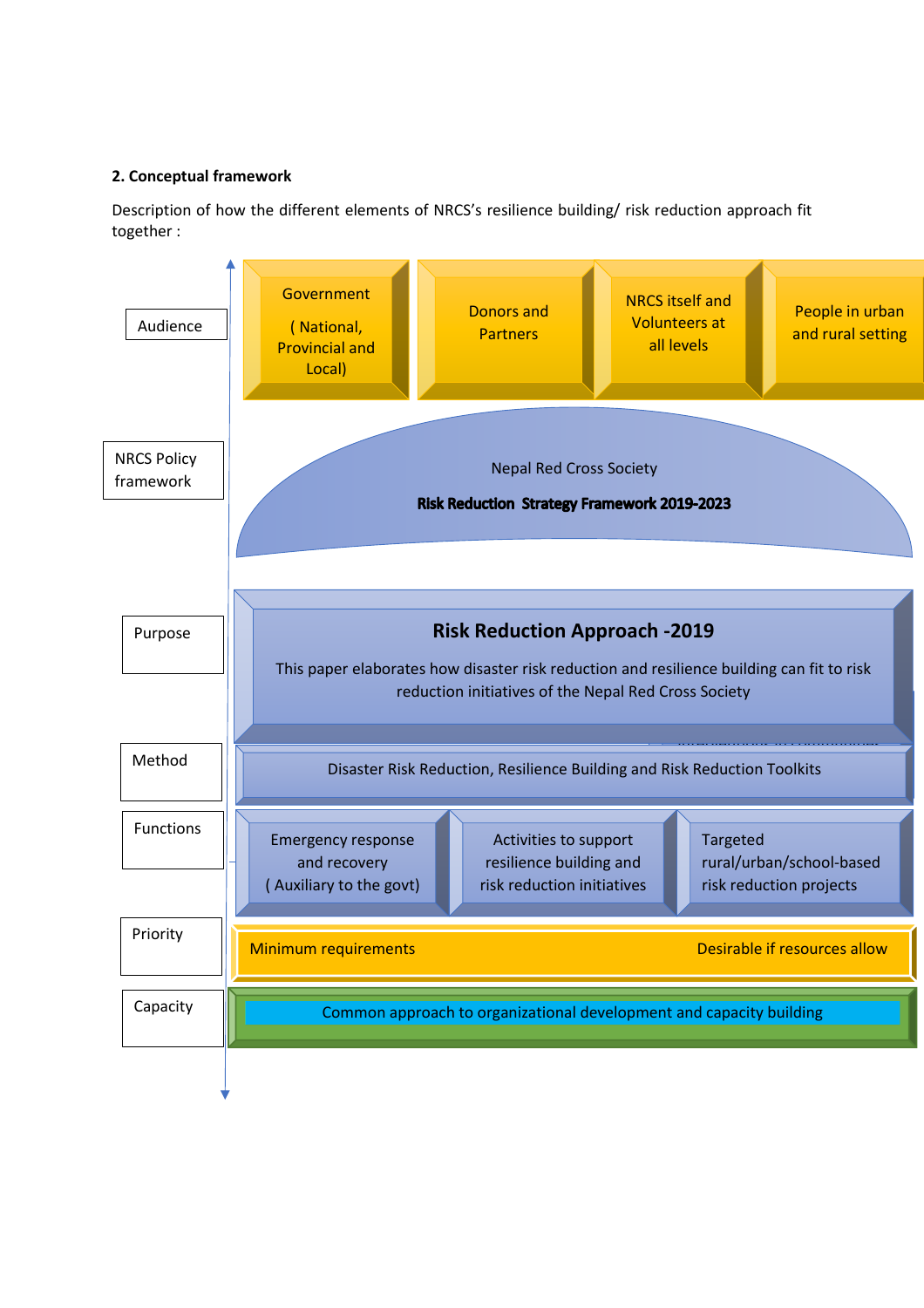#### **1. Areas of interventions**

NRCS has significant experience in the fields of community-based disaster risk reduction, emergency response, recovery and community programming. In addition to fulfilling its auxiliary role to the government in times of emergency for relief and recovery operations, it can draw upon a range of capacities to respond to identified needs at other times. These include, community health and care, first aid, water and sanitation, hygiene promotion, livelihoods, Junior Red Cross and youth, and, of course, community-based risk reduction. Some of these capacities are stronger and more available in the NRCS than others. Similarly, the potential of these capacities should be balanced by the reality of a volunteer-based organization working in 77 districts.

In addition to directly implementing projects, **NRCS' core mandate is to act as an auxiliary to the local and national governments in times of emergency and disaster**. NRCS has been well known for its effective engagement in this role in the past. NRCS recognizes the need to ensure that its response and recovery capacity is best used in line with recognized standards and good practices within the sector. It also sees the inherent benefit of relationship building with municipalities vulnerable to disasters and other risks in non-disaster time through strengthening risk reduction governance, engagement of private sector, policy advocacy and community-based risk reduction interventions as well.

However, what is also important is to note that all these activities, both during emergency and non-emergency periods, are managed by volunteers, therefore, the interventions should be designed ensuring that they are deliverable by the Volunteers rather than over relying on professional staff members. In consideration with these realities, the following three approaches will be followed by the NRCS for the entire management of the risk reduction/ resilience-based projects:

Approach 1: Minimum approach to risk reduction/ resilience building when risk reduction or resilience building is not a core, but complementary component

Approach 2: Common approach to risk reduction/ resilience building for all projects when risk reduction or resilience building is a core component

Approach 3: NRCS contribution to deliver National Disaster Risk Reduction Policies and Plans of the government

## **Approach 1: Minimum approach to risk reduction/ resilience building when risk reduction or resilience building is not a core, but complementary component**

Seven provincial structures of the NRCS are in the process of making. Therefore, their role in risk reduction or resilience building is yet to clarify. However, it is presumed that the provinces would co-ordinate with the National Headquarters and the District Chapters within the organizational network. In addition, they are also expected to play an important role in coordinating with provincial government and other relevant agencies within their jurisdictions.

However, the district chapters and to some extent sub-chapters are fully engaged in risk reduction or resilience building over the years. Therefore, the following table lays out minimum capacities of District Chapters and sub-chapters as identified by NRCS. These are in line with government policy, and NRCS' own Risk Reduction Strategic Framework. They are presented in sequential order so that District Chapters and sub-chapters can be supported to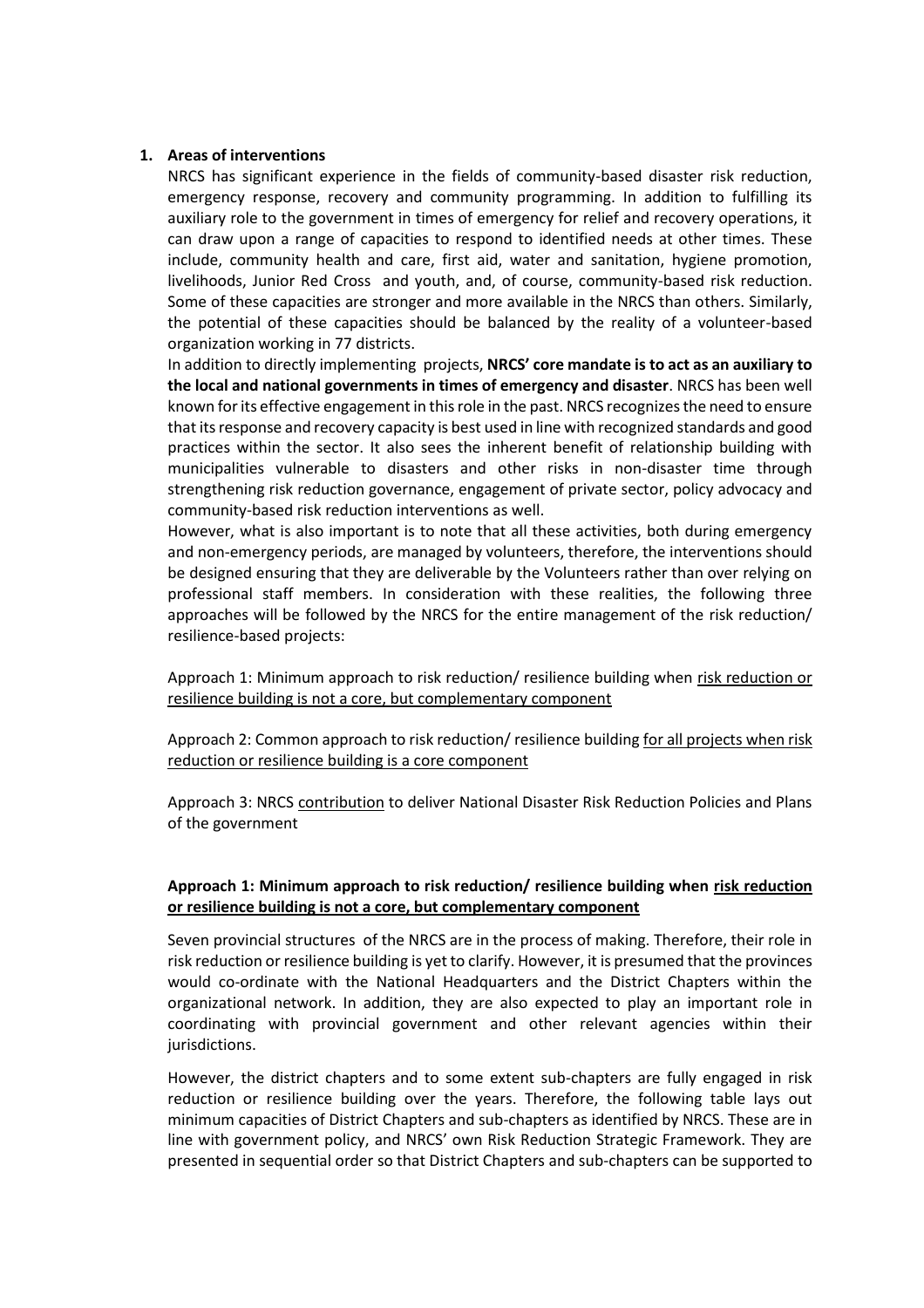build capacity in a gradual manner, starting with level -1 NRCS's auxiliary role in times of disaster. The following should be considered when looking at this list:

- Capacity building will be focused on district chapter and sub-chapter levels using NRCS's DREC, OCAC, BOCA tools as main tools to identify current gaps and needs
- Capacity building should be based on need and district chapters may be prioritized for headquarters support to ensure process is manageable. The process should be led by the district chapters and their risk reduction/ resilience building work to be accountable, independent and locally resourced,
- Engagement with level 2 and Level 3 ( refer to the following table) should be balanced by evidence that local government is providing the commitment and resources to support risk reduction in development
- District chapters are responsible for capacity building of sub-chapters on risk reduction/ resilience building in line with their local context. But, NHQs, project partner, provinces and District Chapters all have a role to play in supporting the process of moving capacity down to sub-chapters
- All new NRCS DRR / Risk Reduction/ Resilience building related projects should ensure that these priorities are built in to the assessment and design process

| <b>Minimum capacities</b>                                                                       | Why                                                            | <b>Alignment with NRCS</b><br>policy   |
|-------------------------------------------------------------------------------------------------|----------------------------------------------------------------|----------------------------------------|
| <b>District Disaster Response</b><br>team                                                       | For prompt response to<br>emergency situation                  | <b>NRCS Risk Reduction</b><br>Strategy |
| First aid capacity at district<br>level                                                         | For prompt response to<br>emergency situation                  | <b>NRCS Development</b><br>Plan        |
| Contingency plan                                                                                | To develop capacity to<br>respond to priority<br>disasters     | <b>NRCS Risk Reduction</b><br>Strategy |
| Joint interventions on risk<br>reduction between NRCS and<br>Municipality/Rural<br>municipality | To follow NRCS mandate<br>as an auxiliary to the<br>government | <b>NRCS Risk Reduction</b><br>Strategy |
| General DP capacity at district<br>level/ sub-chapter level                                     | To develop emergency<br>response capacity of<br><b>NRCS</b>    | <b>NRCS Risk Reduction</b><br>Policy   |
| <b>Emergency fund at district</b><br>level                                                      | To develop emergency<br>response capacity of<br><b>NRCS</b>    | <b>NRCS Risk Reduction</b><br>Policy   |
| Availability of data for risk<br>reduction planning and<br>programming                          | To support future<br>planning process                          | <b>NRCS Risk Reduction</b><br>Strategy |

## **Level 1: Minimum organizational capacities for risk reduction /resilience building/ auxiliary role**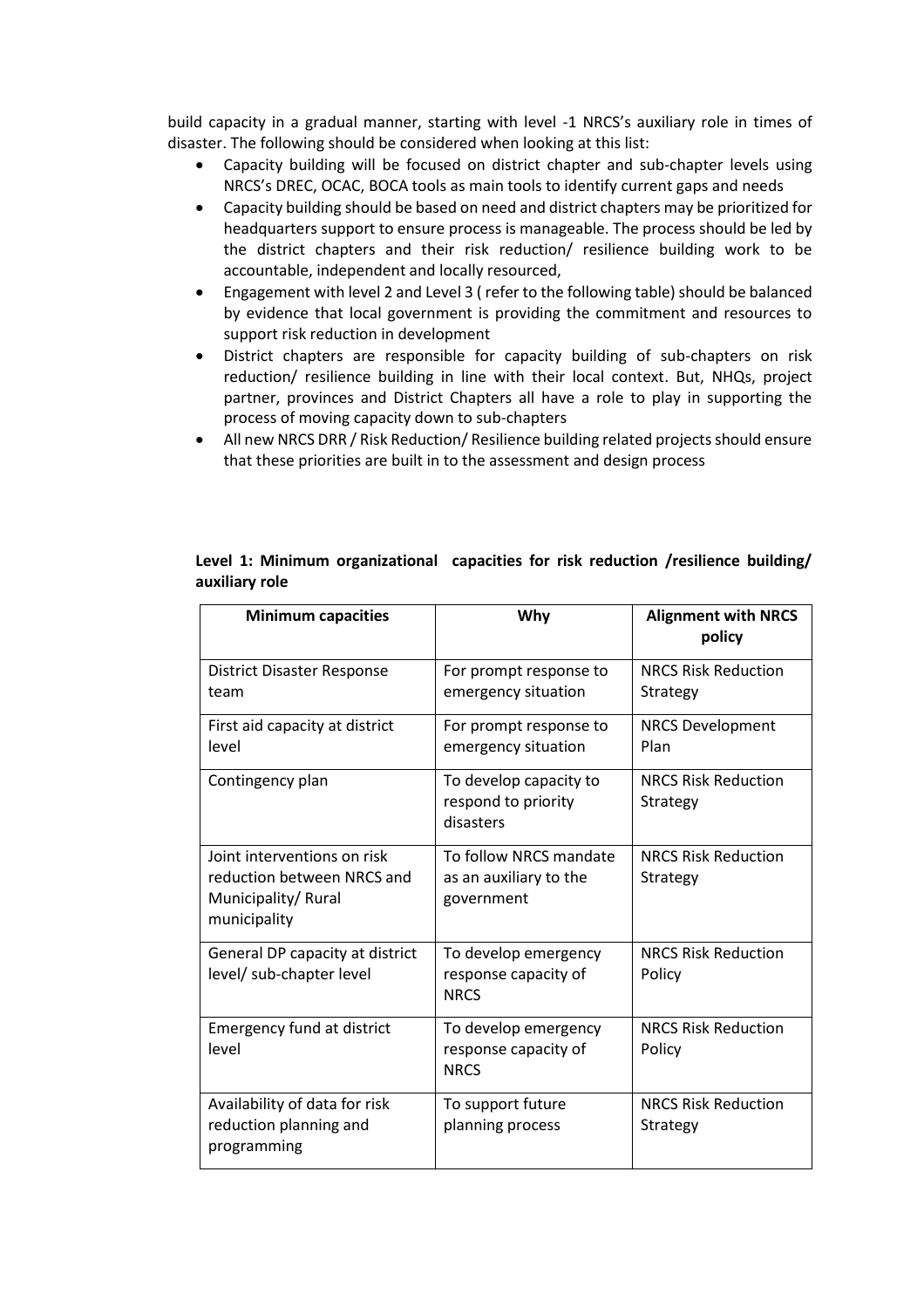| Minimum organizational         | For an effective risk | <b>NRCS Risk Reduction</b> |
|--------------------------------|-----------------------|----------------------------|
| capacity to support the above  | governance            | Strategy                   |
| activities at district chapter |                       |                            |
| and sub-chapter levels such as |                       |                            |
| basic structure for risk       |                       |                            |
| governance and skilled         |                       |                            |
| volunteers pool                |                       |                            |
|                                |                       |                            |

## **Level 2: capacities to support government to mainstream risk reduction in development planning**

| <b>Minimum capacities</b>                                                                                | Why                                                                                                                                                                                       | <b>Alignment with NRCS</b><br>policy                           |
|----------------------------------------------------------------------------------------------------------|-------------------------------------------------------------------------------------------------------------------------------------------------------------------------------------------|----------------------------------------------------------------|
| Raising awareness of risk<br>reduction -advocacy at                                                      | To increase level of<br>understanding on risk                                                                                                                                             | <b>NRCS Risk Reduction</b><br>Strategy                         |
| district, municipalities,<br>ward and community levels                                                   | reduction/resilience<br>building in NRCS at all<br>levels and municipalities                                                                                                              |                                                                |
| Advocacy to municipality<br>and other agencies for risk<br>reduction mainstreaming/<br>awareness raising | To develop a concerted<br>effort on risk reduction /<br>resilience building                                                                                                               | Nepal Government's<br><b>Disaster Risk Reduction</b><br>Policy |
| Facilitator role with<br>municipalities                                                                  | To support community-<br>based risk reduction, risk<br>governance and resilience<br>building process                                                                                      | Nepal Government's<br><b>Disaster Risk Reduction</b><br>Policy |
| Private sector engagement<br>in crises period                                                            | To ensure that basic<br>lifesaving services are<br>available in market during<br>crises period as well                                                                                    | <b>NRCS Risk Reduction</b><br>Strategy                         |
| Facilitator role for risk<br>financing                                                                   | To ensure that the<br>communities at great risk<br>of an impending disaster (<br>e.g. flooding) receive<br>financial assistance for<br>relief purpose well before<br>the disaster strikes | <b>NRCS Risk Reduction</b><br>Strategy                         |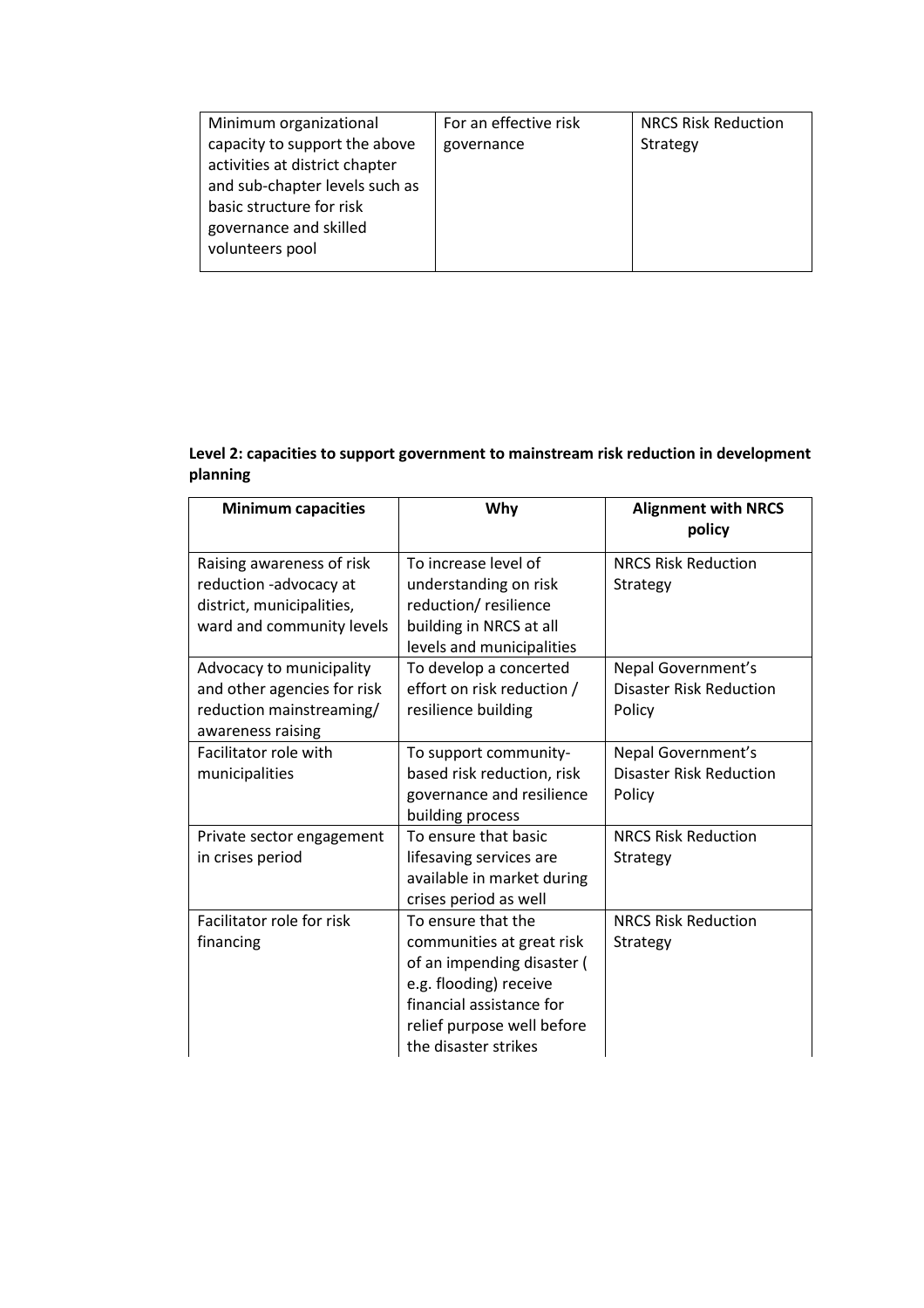## **Level 3: Capacities to support roll out of risk reduction policy down to community level**

| Risk assessment at<br>community level                                                                                                                      | To ensure development<br>planning is risk informed                                                                                       | <b>NRCS Risk Reduction</b><br>Strategy                                                         |
|------------------------------------------------------------------------------------------------------------------------------------------------------------|------------------------------------------------------------------------------------------------------------------------------------------|------------------------------------------------------------------------------------------------|
| Supporting government at<br>all levels on risk reduction<br>planning process                                                                               | To support government<br>mechanisms especially<br>municipalities for risk<br>informed planning process                                   | In line with existing 14 step<br>planning process of the<br>NRCS on disaster risk<br>reduction |
| Using the NRCS network to<br>act as a link between the<br>government structure<br>down to community level<br>and ensuring relevant risk<br>reduction plans | Use NRCS relationships<br>with stakeholders to<br>encourage a consistent<br>quality approaches and<br>more efficient use of<br>resources | NRCS risk reduction<br>strategy                                                                |
| Establish JRC at schools<br>Establish First aid<br>$\bullet$<br>capacity at sub-<br>chapters level                                                         | To gain out each to the<br>vulnerable communities                                                                                        | Youth engagement<br>strategy and<br><b>Health Strategy</b>                                     |

### **Level 4 : desirable capacities**

- Local risk reduction/ resilience building activities initiated by district chapters and subchapters
- Increasing access to local risk profile data
- Active engagement with the Federal government on resilience building/ disaster risk reduction
- Orient municipalities and other partners on risk reduction and resilience building
- Local level technical role in early warning system to link up communities with national level early warning system
- Local stakeholders orientation on climate change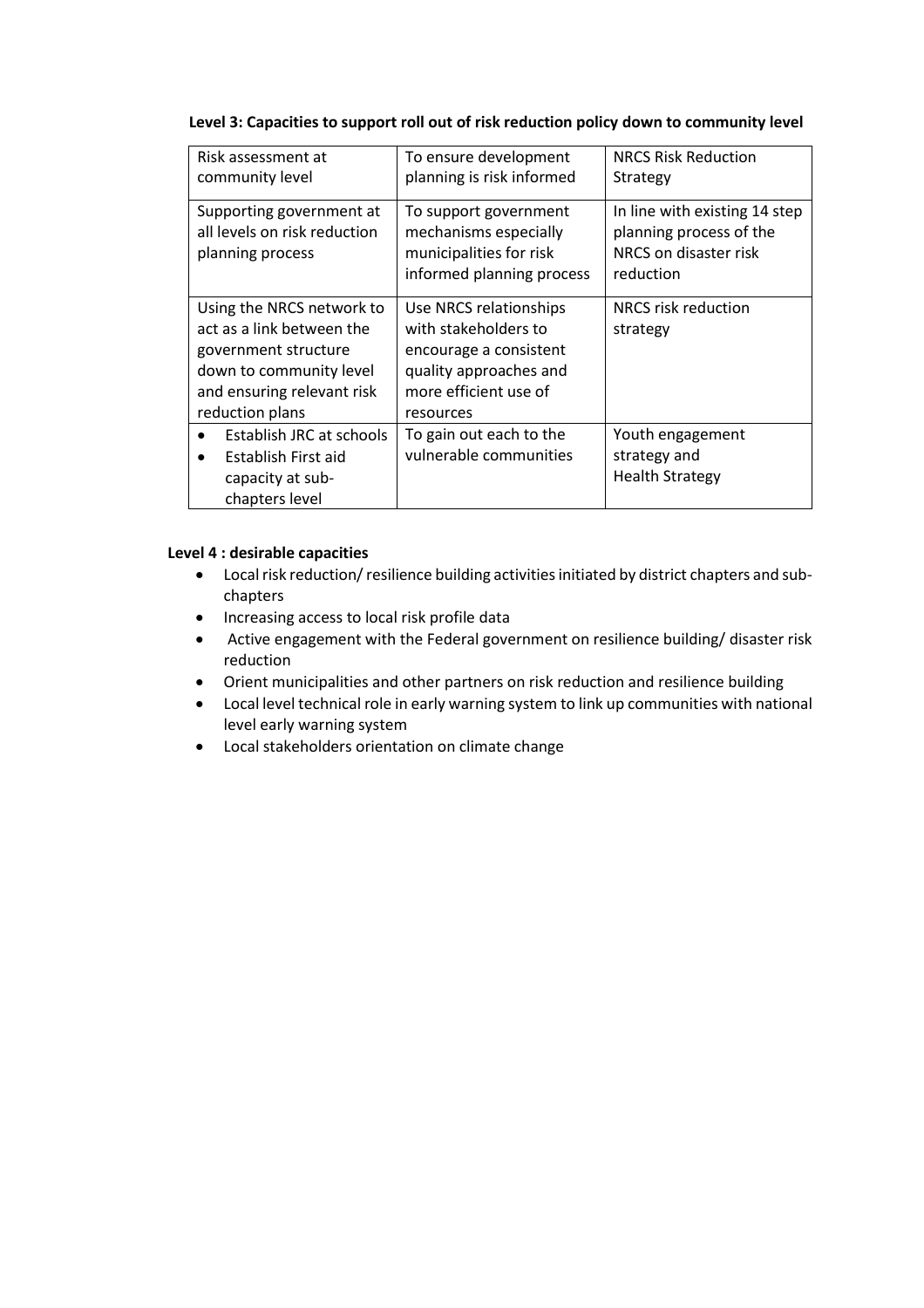## **Approach 2: Common approach to risk reduction/ resilience building for all projects when risk reduction or resilience building is not a complementary, but a core component**

NRCS runs several projects on risk reduction. For one project, risk reduction or resilience building is core component ( as described above), however, for others they consider risk reduction or resilience building as a complementary component to their core component. In relation to the later approach, NRCS will be driven by the following ambitions:

- demonstrably build and strengthen community resilience
- ensure participation, and promoting the interests of, the most vulnerable groups and individuals
- working with communities, from the beginning, following a participatory approach that strengthens ownership of the most vulnerable groups and individuals
- Responding to community-identified needs in line with NRCS capacities
- Supporting communities to link up their plans with municipal plans
- Ensuring that the NRCS plans are well-aligned with the government plans at all levels
- Capturing good practices and scaling-up them
- Strengthening NRCS capacity in addressing needs and aspirations of vulnerable people during disaster and non-disaster times, using its own resources

#### **Ways of working**

NRCS will review and update its current tool kits. Key features of NRCS's approach to engaging with communities through projects, whether in urban, rural or school settings follow and are based around the key elements of its risk reduction /resilience-based approach.

#### **1. Project cycle**

NRCS, in general, will define a three years project cycle as follows:



### 2. **Area selection :**

The targeted communities have the highest level of vulnerabilities as identified through community experience and scientific knowledge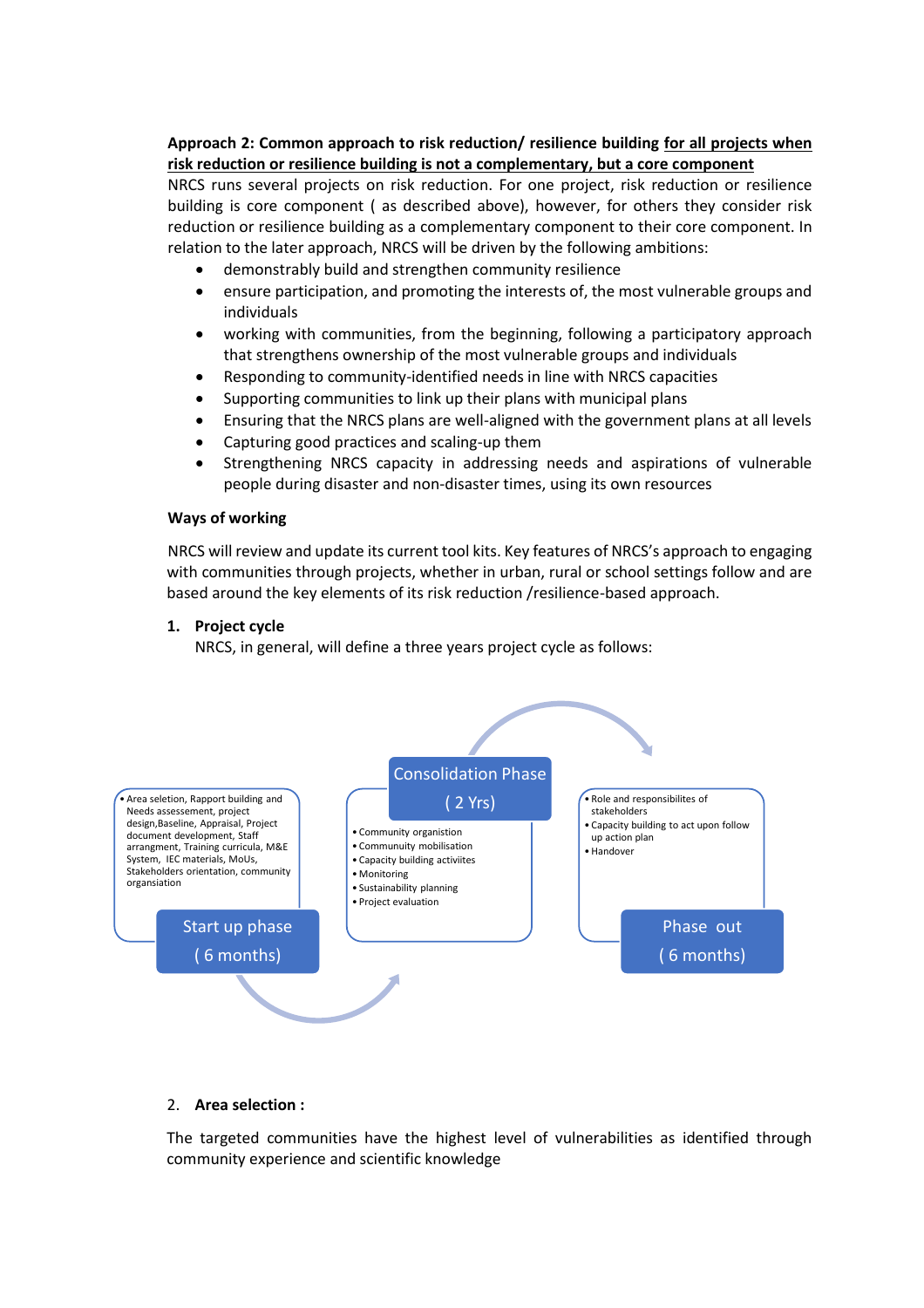## **3. Rapport building and understanding the community :**

Any project identified together with a community should be guided by its clear exit strategy. This process is expected to manage community expectations and well establishing linkages between the community and external stakeholders

## **4. Community situation analysis**

- Risk reduction assessments should be based on analysis of context at local levels, and clearly linked to evidence of vulnerability and general needs. It should be in a minimum understanding of the resilience context
- Where capacity permits, NRCS will seek to build in other sector specific interventions in response to the needs. Other priority needs should be fed in to the Municipality's annual plan
- Consider climate change related data as well in the above planning process

## **5. Community-based risk reduction/resilience planning**

• The local community level plans or school-based JRC plans are informed by assessment findings and community actions are developed with the full involvement of all relevant stakeholders

## **6. Establishment of local level structures and JRC circles in schools**

• Any new community structures will be stablished in line with the government policy. A participatory process will be followed. Similarly, to act upon resilience building, schools will be encouraged to strengthen/ activate Junior Red Cross Circles

## **7. Community-led risk reduction/ resilience building actions**

- Where the need is identified, support the organization of community preparedness in hazard prone municipalities
- Build-in a defined local role in early warning systems, in line with national agreements and local capacity and context
- Engage with or promotion of mitigation activities within the NRCS capacities and community priorities
- Document good practices and lessons learned to feed into annual lessons learned workshop. Establish clear linkages between Annual Operational Plan and NRCS Risk Reduction Strategic Framework 2019.
- Coordinate with relevant agencies, municipalities and the government on policy matters. Key outcomes such a systematic approach could be as follows ( ref: IFRC framework for community resilience,  $2014$ <sup>1</sup>:

-people are able to assesses and manage the risks facing them, -everyone has opportunities to learn new skills, build on past experiences, and share and apply this knowledge in practice -everyone has access to sustainable water and sanitation system -everyone has access to a secure and nutritious food supply -everyone has access to health care system

-communities provide protection and security for all of their members and have capacity to draw on formal and informal community networks of support to identify problems, needs and opportunities, establish priorities and act for the good and inclusion of all in the communities

*<sup>1</sup> These outcomes will be well aligned with the minimum characteristics of a resilient society as recommended by the government of Nepal.*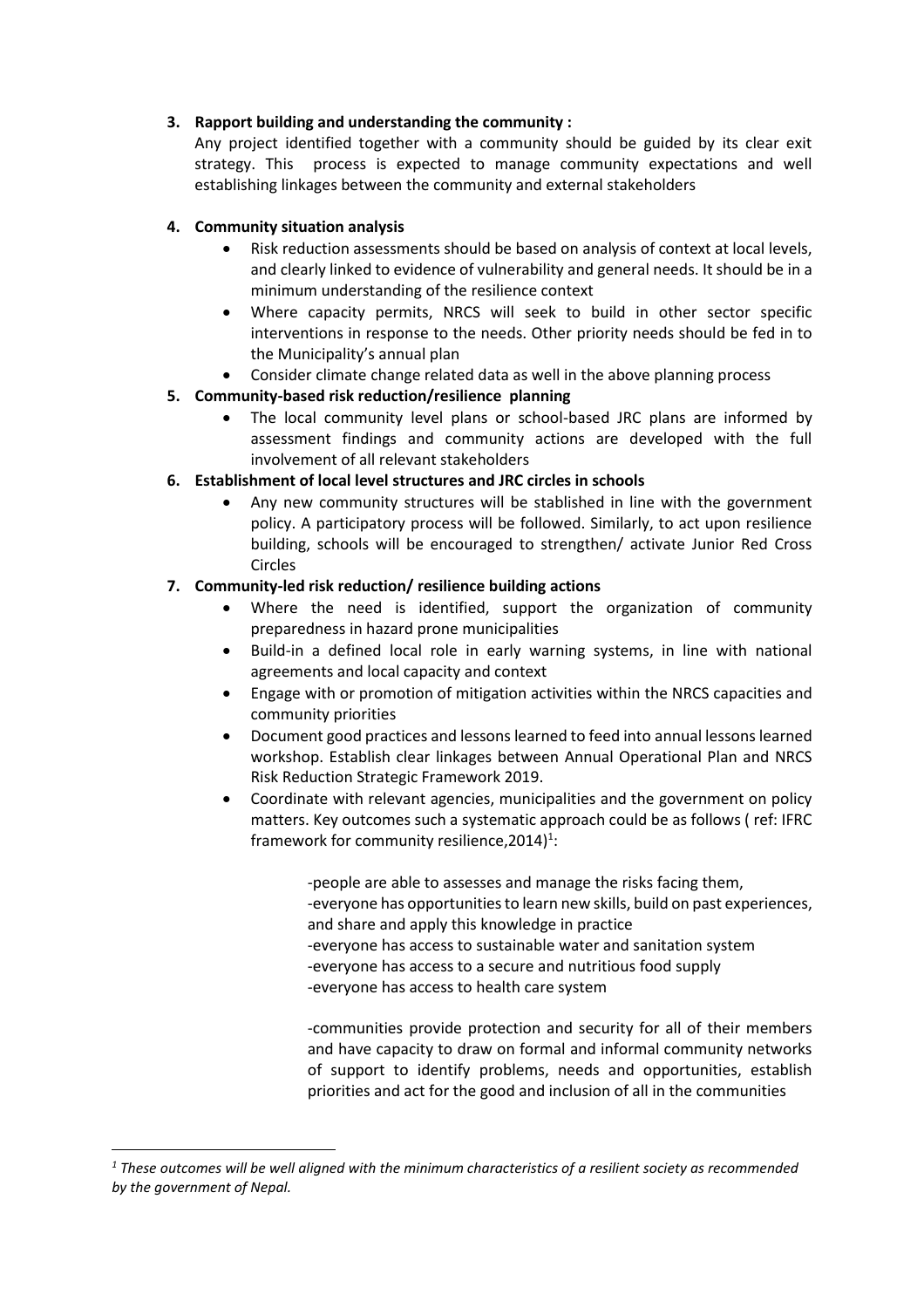-Communities have well planned, well maintained and accessible infrastructures and services

-Communities have the ability or support to use, maintain, repair and renovate the public infrastructure and system

-Communities have appropriate safe, secure and affordable shelter, water and sanitation systems, transport and energy systems as well

-Communities provide a diverse range of employment and income opportunities

-They are flexible and resourceful communities have the capacity to accept uncertainties and respond ( proactively) to change

-communities recognize the value for their natural assets -communities manage their natural assets

-they have ability to protect, enhance and maintain their natural assets

-communities have capacity and capabilities to sustain and build on good relationships with a range of external actors who can provide a wider supportive environment

-communities have access to a network of external actors willing/able to supply tangible forms of support to the community

• Actively engage in establishing linkages between key actors working on risk reduction / resilience building

### **Approach 3: NRCS contribution to deliver National Disaster Risk Reduction Policies and Plans of the government**

This section elaborates how NRCS could well maintain its alignment of its efforts to deliver the National plans at all levels of the organization. JRC, sub-chapter, District chapter, Provinces and National HQs will have different levels of engagement in the process as follows:

#### **Keys:**

Junior Red Cross (JRC), Sub-chapter (SC), District Chapter ( DC), Provincial committees (PC),NHQs (HQS)

| Govt priority 1:<br>Awareness about<br>disaster risk reduction | <b>Govt priority 2: Strengthening</b><br>DRR governance at federal,<br>province and municipal levels | Govt priority 3: Investment<br>on resilience building for risk<br>reduction | Govt priority 4:<br>For relief, recovery<br>and rehabilitation,<br>follow " build back<br>safer" approach |
|----------------------------------------------------------------|------------------------------------------------------------------------------------------------------|-----------------------------------------------------------------------------|-----------------------------------------------------------------------------------------------------------|
| Disaster risk assessment                                       | Institutional capacity                                                                               | Investment on resilience                                                    | Preparedness for                                                                                          |
| ( SC, PC, DC,HQs)                                              | strengthening                                                                                        | building                                                                    | effective disaster<br>response                                                                            |
|                                                                | ( HQS, PC, DC, SC)                                                                                   | NHQS, DC, SC)                                                               |                                                                                                           |
|                                                                |                                                                                                      |                                                                             | (NHQS, DC, SC, PC)                                                                                        |
| Inter-agency                                                   | Hazards Monitoring mechanism                                                                         | Increasing public investment                                                | Multi-hazard early                                                                                        |
| coordination for Disaster<br>risk assessment                   | <b>HQs</b>                                                                                           | on resilience building                                                      | warning system                                                                                            |
|                                                                |                                                                                                      | (x)                                                                         | (HQs, DC, SC)                                                                                             |
| (DC,PC,HQs)                                                    |                                                                                                      |                                                                             |                                                                                                           |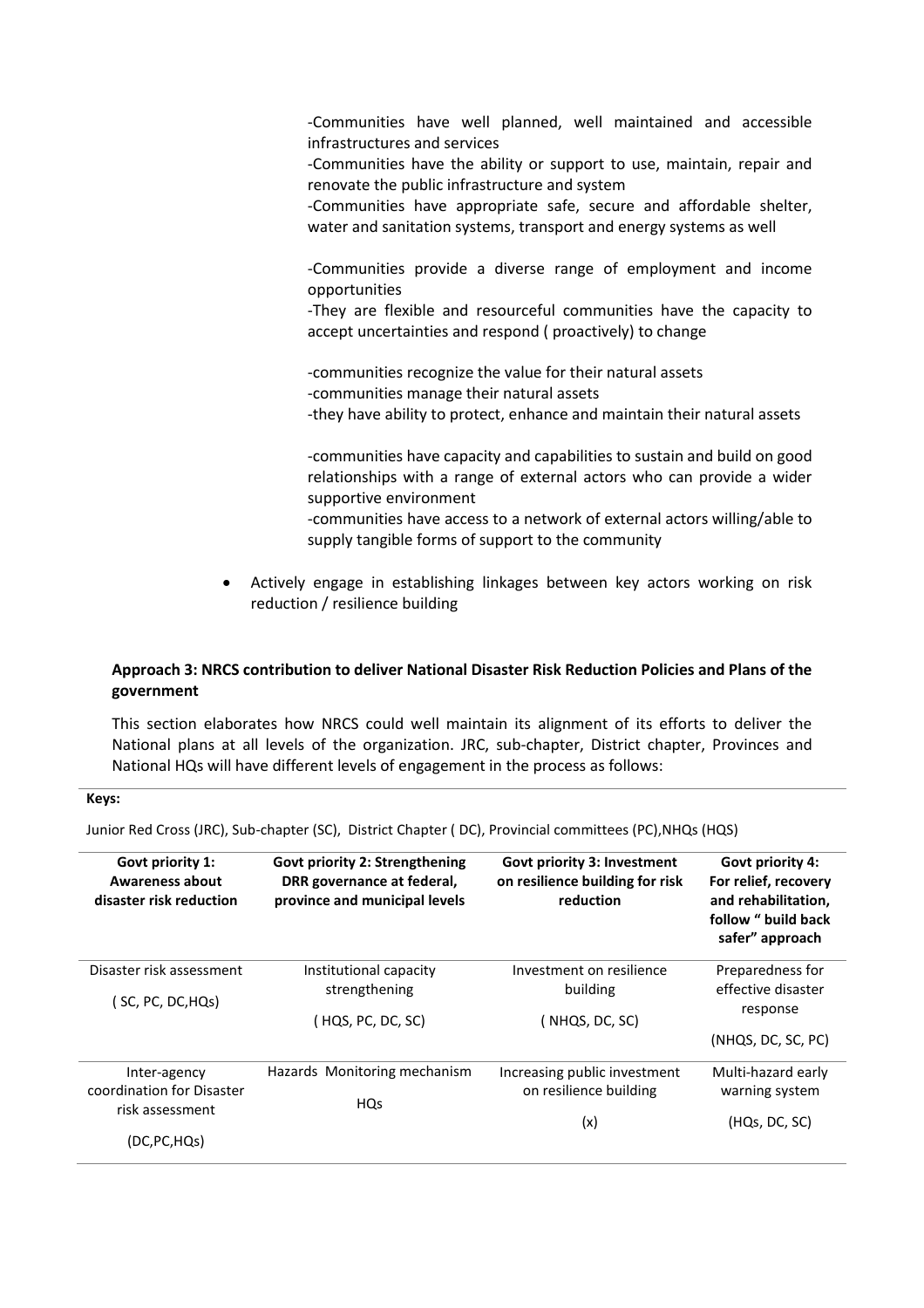| Disaster Management            | Capacity building,<br>co-                                       | Investment of private sector<br>on risk reduction | Community-based            |
|--------------------------------|-----------------------------------------------------------------|---------------------------------------------------|----------------------------|
| <b>Information System</b>      | ordination and collaboration for<br>strengthened DRR governance |                                                   | disaster risk<br>reduction |
| (PC, HQs, DC)                  |                                                                 | (HQS, PC, DCs, SC)                                |                            |
|                                | (HQs, PC, DCs)                                                  |                                                   | (HQS, PC, DCs, SC)         |
| Capacity building for          | Ensuring social inclusion in DRR                                | Safety net interventions for                      | Information and            |
| awareness generation<br>on DRR | (DC, SC)                                                        | resilience building                               | dissemination              |
|                                |                                                                 | (DC, SC)                                          | system                     |
| ( HQs, PC,DC,SC,JRC)           |                                                                 |                                                   | (HQs, PC, DC, SC)          |
|                                |                                                                 |                                                   | Search and rescue,         |
|                                |                                                                 |                                                   | Recovery and               |
|                                |                                                                 |                                                   | Reconstruction             |
|                                |                                                                 |                                                   | Build back better)         |
|                                |                                                                 |                                                   | (HQs, PCs, DCs)            |
|                                |                                                                 |                                                   |                            |

### **8. Enabling environment**

- Consider Gender and Social Inclusion as a strong element in the project
- Build programme / projects on climate change
- Consider wider learning of NRCS and other's good while designing a project
- Make use of organization development tools ( OD tools) while planning for capacity building of organization network at all levels
- Design all projects for a cycle of three years based on three phases of the project
- Risk reduction / resilience building interventions in urban settings are more complicated as compared to rural settings. Therefore, a system-based approach will be followed while designing and implementing such interventions.

### **9. Partnership modalities**

Currently, two models are in practice

- NRCS implements projects without technical assistance from partners such as Restoring Family Links, and
- NRCS implements projects with technical support from partners

Within the NRCS network, the following models are in practice:

- Projects-led and implemented by Headquarters,
- Led by HQs, but implemented by district chapters ( mostly)
- Led by HQs, implemented by district chapter with other consortium members ( e.g. Surkhet)
- Partners liaise with HQs, but implemented by district chapters
- Direct coordination by DCs with other partners and implemented by DC

Despite all these practices, NRCS prefers to align with the first two models so NRCS's could optimize its value addition. Gradually, NRCS will develop institutional capacity for joint interventions at local levels as well.

### **10. Quality assurance, accountability and sustainability**